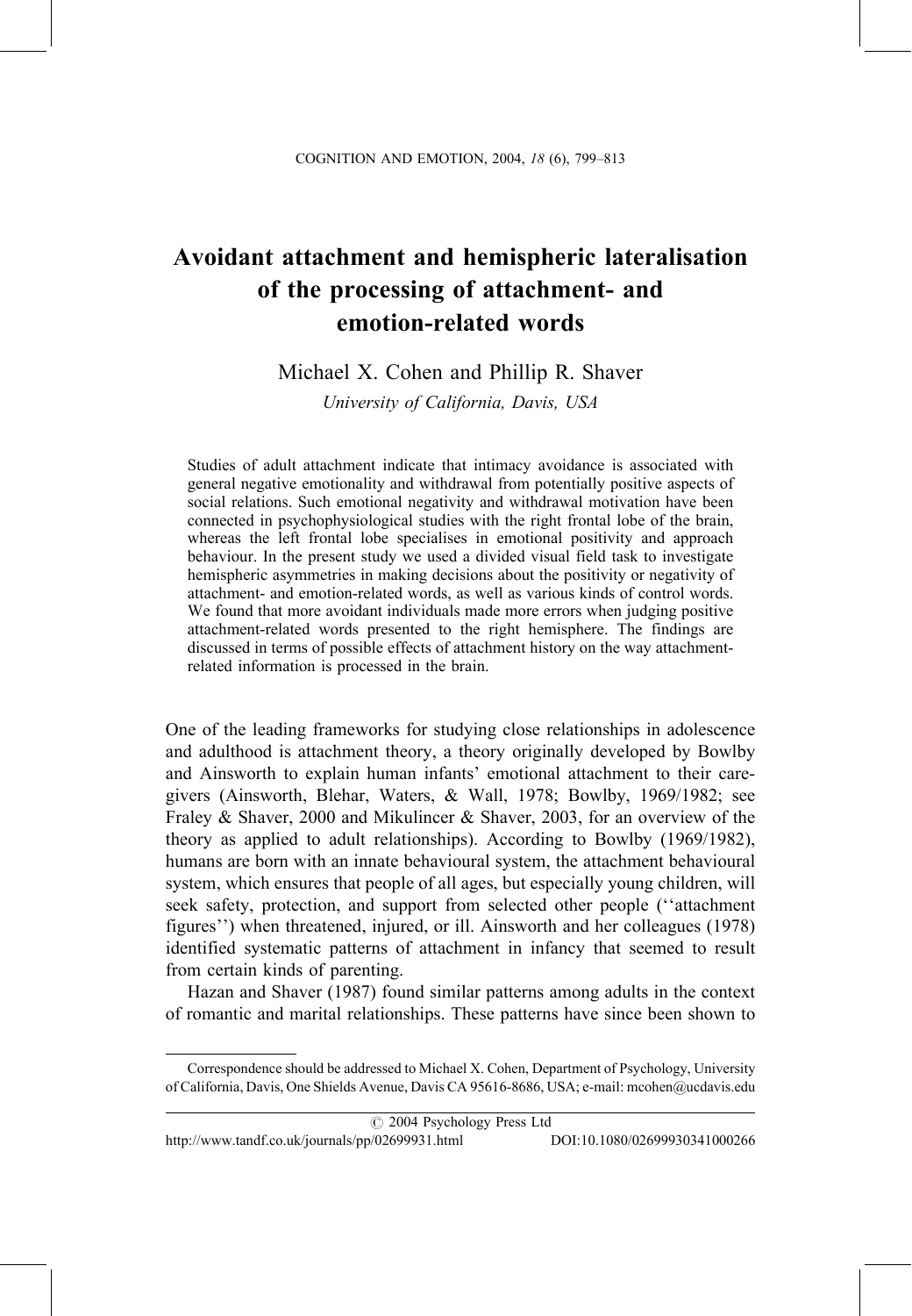be reducible to two major dimensions, attachment-related anxiety and attachment-related intimacy avoidance (e.g., Brennan, Clark, & Shaver, 1998). Relatively stable individual differences on these two dimensions have been related in theoretically predictable ways to a wide variety of cognitive, affective, and behavioural variables (see Feeney, 1999, and Mikulincer & Shaver, 2003, for reviews). Although there has been some disagreement in the literature about appropriate ways to measure these dimensions, a large and growing literature supports the use of two self-report dimensions (e.g., Shaver & Mikulincer, 2002a, 2002b).

Here, we are particularly interested in the relative absence of certain positive behaviours and qualities in avoidant individuals' close relationships. For example, avoidant individuals report experiencing fewer positive emotions (Searle & Meara, 1999) and rate everyday social interactions as boring and unengaging (Tidwell, Reis, & Shaver, 1996). They do not approach situations where self-disclosure is (for most people) appropriate, normative, and rewarding, nor do they approve of others' self-disclosures (Anders & Tucker, 2000; Mikulineer & Nachshon, 1991). In stressful situations, avoidant individuals exhibit fewer caregiving behaviours and offer less support to their romantic partners (Feeney & Collins, 2001; Fraley & Shaver, 1998). During the Gulf War, avoidantly attached Israelis who lived in the most dangerous areas were more likely than nonavoidant individuals to use distancing, self-reliant coping strategies rather than seeking social support and comfort from close relationship partners (Mikulincer, Florian, & Weller, 1993).

Avoidant individuals do not show increases in creative thinking following a positive mood induction, as is common among secure individuals (i.e., Isen & Daubman, 1984; Mikulincer & Sheffi, 2000). Moreover, when primed (i.e., shown a stimulus so briefly that its appearance is not consciously perceived) with an attachment-related threat word (e.g., "separation"), avoidant individuals *inhibited* activation of their attachment figures' names. For nonavoidant individuals, the pattern of results was exactly the opposite: Responses to the names of attachment figures were facilitated by an attachment-related threat word (Mikulineer, Gillath, & Shaver, 2002). These findings indicate that while nonavoidant individuals automatically activate mental representations of their attachment figures in times of threat, avoidant individuals, even on a preconscious level, steer clear of this kind of mental representation, at least when the issue of separation has been raised.

These findings illustrate two key features of the emotional and behavioural lives of avoidant individuals: (1) In their close relationships, they experience both less positivity and more negativity; and (2) they exhibit both fewer approach behaviours and more withdrawal behaviours.

Valenced emotional dispositions and patterns of approach/withdrawal behaviour are associated not only with patterns of adult attachment. In recent years, neuroscientists have begun to explore how the two cerebral hemispheres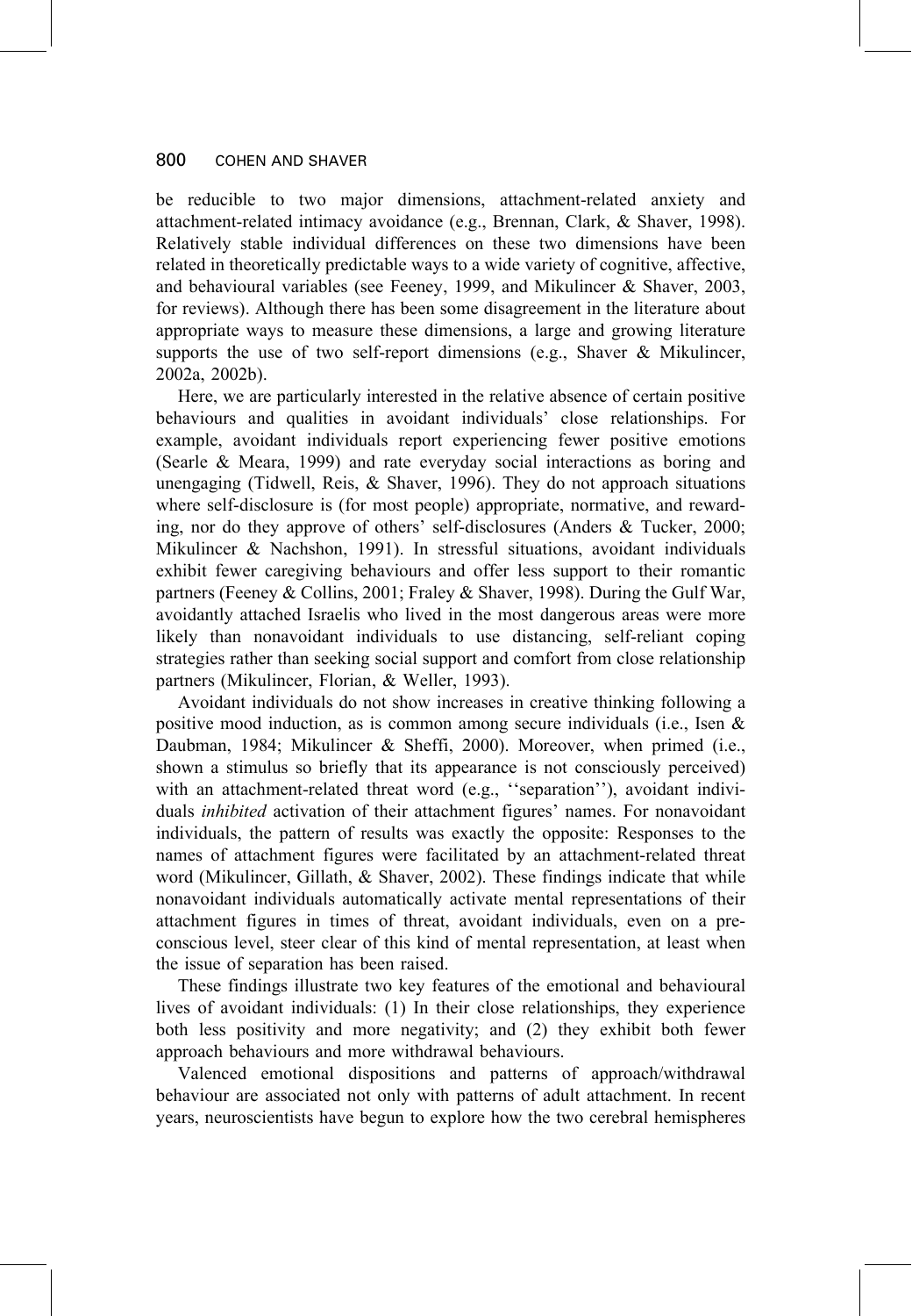#### LATERALISATION AND ATTACHMENT 801

differentially process emotion-related information (see Davidson, Jackson, & Kalin, 2000, for a review). Researchers have not come to consensus on the best way to characterize these hemispheric asymmetries (Cacioppo & Gardner, 1999; Davidson  $& Irwin, 1999$ , but the gist of the findings is that emotions related to or caused by appetitive or approach motives are associated with greater activation in the left prefrontal cortex, whereas emotions related to or caused by avoidance or withdrawal motives are associated with greater activation in the right prefrontal cortex. We do not propose to resolve disagreements within that research area. Rather, we wish to use the general distinction, which is well documented, to investigate how individual differences in avoidant attachment relate to hemispheric differences in the processing of attachment-related information.

Davidson et al. (2000) highlight the association between the right prefrontal cortex, withdrawal behaviours, and negative emotion, and between the left prefrontal cortex, approach behaviours, and positive emotion in psychologically and neurologically normal human subjects. For example, film-induced positive mood increased electrical activity over the left prefrontal region and filminduced negative mood increased electrical activity over the right prefrontal region (Davidson, Ekman, Saron, Senulis, & Friesen, 1990). This pattern of results has been found using neuroimaging techniques such as functional magnetic resonance imaging (fMRI) (Canli, Desmond, Zhao, Glover, & Gabrieli, 1998), EEG (Jones & Fox, 1992; Schutter, Putmaa, Hermans, & van Honk, 2001), and positron emission tomography (PET) (Sutton, Ward, Larson, Holden, Perlman, & Davidson, 1997); behavioural measures of reaction time (Bernat, Bunce, & Shevrin, 2001; Burton & Levy, 1991; Eviatar & Zaidel, 1991; Richards, French, & Dawd, 1995); and studies of brain damaged patients (Gainotti, 1972; Morris, Robinson, Raphael, & Hopwood, 1996; Sackeim et al., 1982; Wiedemann et al., 1999).

Given that negative emotions and withdrawal tendencies are associated with the right frontal cortex, it seems likely that avoidant attachment is a reflection of particular kinds of processing in that hemisphere of the brain. Avoidant individuals should be either more adept at processing negative attachment-related information or less adept at processing positive attachment-related information in the right hemisphere. The latter prediction is compatible with the extensive evidence reviewed above indicating that avoidant individuals fail to react positively to various kinds of positive affect inductions, fail to become engaged in social interactions, and fail to seek support from others when under stress.

# Testing asymmetry in the brain

In order to explore attachment and hemispheric differences in emotion processing, we can take advantage of the fact that stimuli presented to one visual hemifield are first processed by the opposite hemisphere. For example, an image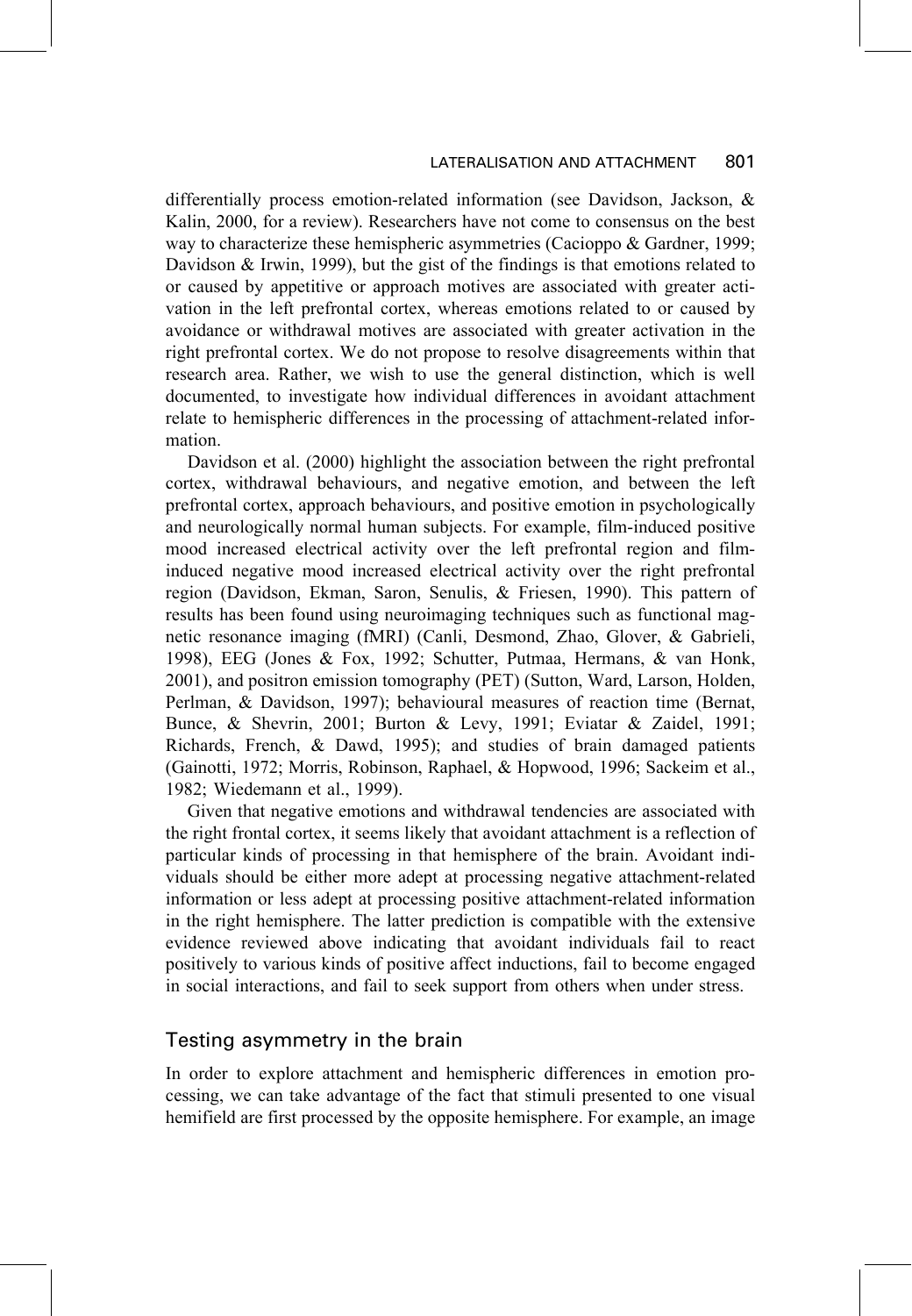presented to the right side of a person's visual field will first enter the primary visual area in the left hemisphere. By briefly presenting a stimulus on one side (e.g., the left side) of a fixation point, we can ensure that the stimulus is processed first by the contralateral, or opposite, hemisphere (in this case, the right hemisphere). Experimentally, this phenomenon can be used in a divided visual field task. Divided visual field tasks are commonly used in the cognitive sciences to investigate how quickly and accurately different hemispheres process information. Typically, the task involves brief presentations of letter strings or images in either visual field. A participant makes a decision about that stimulus and responds using a keyboard or response box. This task is useful for studying how different kinds of emotional and attachment-related information are processed. Words that convey certain meanings and connotations can be presented to a particular visual field to be processed first by the contralateral hemisphere.

In the study reported here, we wanted participants to be thinking about attachment-related issues so that their attachment systems would be engaged and attachment-related material in memory would be primed. We therefore had them write about attachment-related issues for 5 minutes before performing the divided visual field task.

# Study overview and hypotheses

Participants completed dispositional measures of attachment anxiety and attachment avoidance, which we expected to be related to hemispheric asymmetry, and were then primed to think about attachment issues in the following way. Half of them wrote about a secure attachment figure (someone they love very much, who is always there for them and is responsive to their needs) and half wrote about an attachment threat: abandonment (someone they love very much, suddenly and without explanation, leaving them for someone else). These priming manipulations were expected to make positive or negative attachmentrelated experiences temporarily more available in memory.

Our first hypothesis was that responses to emotionally valenced words would be lateralised in a pattern consistent with hemispheric asymmetry models; specifically, the right hemisphere would have a negative word advantage and the left hemisphere would have a positive word advantage. This difference was expected to appear in all experimental conditions. The second hypothesis was that the attachment prime would increase the availability of related verbal information, because thinking about a positive attachment situation (a loving, supportive attachment figure) would facilitate responses to related positive words, whereas thinking about a negative attachment situation (abandonment) would facilitate responses to related negative words. This effect was expected to occur independently of other experimental manipulations. The third hypothesis was that attachment-related avoidance would be associated with either a right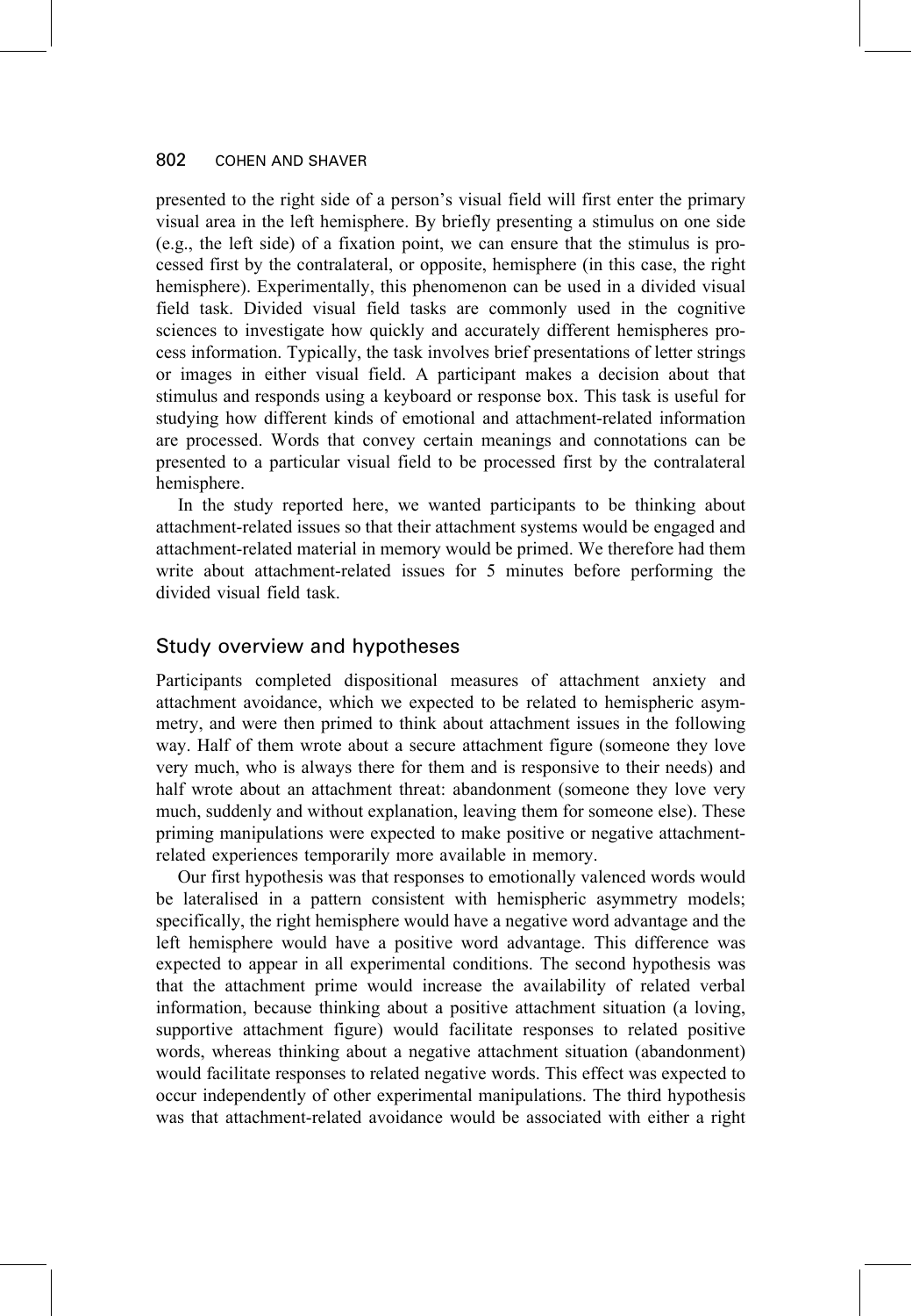hemisphere advantage for processing negative attachment-related words or a right hemisphere disadvantage for processing positive attachment-related words. If obtained, this finding would support the possibility that the psychological and behavioural correlates of avoidant attachment are related to differences in the way the two cerebral hemispheres process information.

## **METHOD**

### Participants

Participants were 129 (83% female) undergraduate students enrolled in introductory psychology courses.<sup>1</sup> They participated in exchange for extra credit. Mean age was 19.6 years. All participants were self-described as right-handed.

### Procedure

After reading and signing informed consent documents, participants were seated in front of a computer and completed questionnaires regarding demographic information, the Positive and Negative Affect Scale (PANAS; Watson, Clark, & Tellegen, 1988), and the Experiences in Close Relationships scale (ECR; Brennan et al., 1998), which includes the self-report dispositional attachment avoidance scale used in the present analyses. The ECR scale has been used in scores of previous studies, which provide strong evidence for its construct validity, and it consistently yields internal consistency reliability coefficients above .90.<sup>2</sup> Participants were then primed for attachment security or separation, and given the divided visual field task. The PANAS was included to test the alternative hypothesis that the predicted results were attributable to dispositional differences in mood rather than differences in attachment-related avoidance.

*Attachment prime.* Following completion of these questionnaires, participants were randomly assigned to the secure prime or the separation prime. In both conditions, participants were instructed to think about someone, or imagine

<sup>&</sup>lt;sup>1</sup> We initially included sex (men vs. women) in all the analyses reported in this paper, but no significant main effects of sex or interactions of sex with other independent variables were found, so we combined data for men and women in all analyses.

<sup>&</sup>lt;sup>2</sup> There are two major ways to assess adult attachment style, using either the Adult Attachment Interview (reviewed by Hesse, 1999), which focuses on memories of an interviewee's childhood relationships with parents, and self-report scales such as the ones used here, which focus on adult close relationships. The relation between these two kinds of measures and the meanings of both have been extensively reviewed by Crowell, Fraley, and Shaver (1999), Shaver, Belsky, and Brennan (2000), and Shaver and Mikulincer (2002a, 2002b). In the present study we were primarily interested in participants' current representations of their attachment orientations in adult close relationships, so we used the most reliable and well-validated of the self-report scales designed for that purpose. A comprehensive summary of research using this kind of measure has been provided by Mikulincer and Shaver (2003).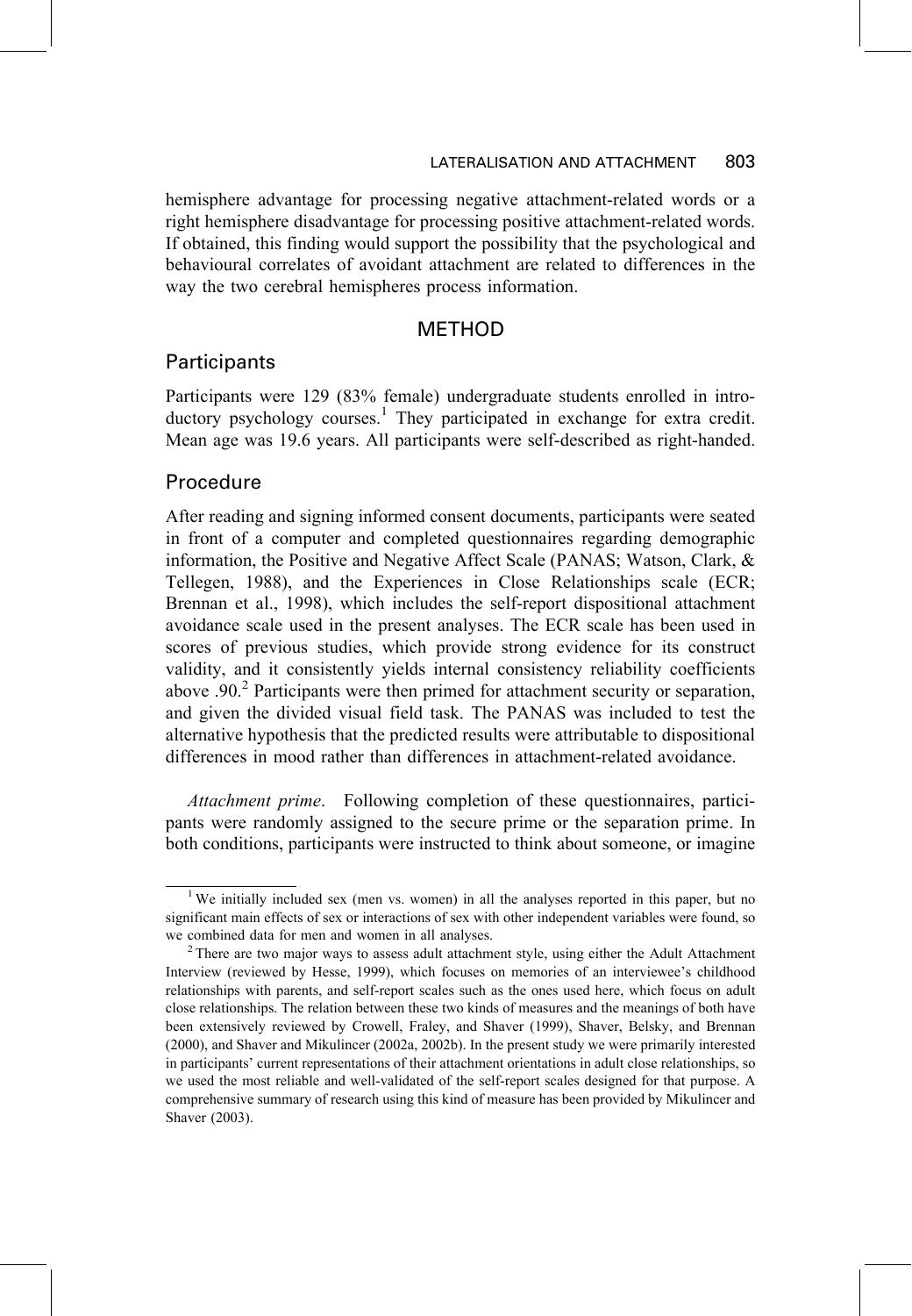someone, they love very much who is always there for them and to whom they can always turn in times of need. In the separation priming condition, participants were given additional instructions to imagine that this person suddenly and without any explanation leaves them for someone else. Participants in both conditions were instructed to write a few paragraphs about how they felt about this person and his or her actions. This priming procedure took approximately 6 minutes. If participants were not writing or were writing for too long, they were encouraged to complete the task and then continue with the experiment.

Divided visual field task. Following the priming procedure, participants were given the divided visual field task. All participants were seated with their eyes approximately 60 cm from the monitor. They were instructed to keep their head still throughout the procedure. If participants moved or shifted, the experimenter encouraged them to maintain posture.

Stimuli. These were 324 words that were matched for number of letters, number of syllables, frequency, and age of acquisition (the latter two were obtained using the Medical Research Council [MRC] psycholinguistic database). All words were positively or negatively valenced, and were grouped into one of five categories: attachment-related, emotion, verb, concrete noun, or adjective. A pilot study  $(N = 41)$  was conducted to determine, based on a 7-point scale, how affectively positive or negative each word was. Based on this study, words that were ambiguous (i.e., not clearly positive or negative as indicated by mean ratings below 2.1 or above 5.9) were discarded, reducing the word list to 200 words. Examples of words in each category are provided in Appendix 1.

Task. Each trial began with a fixation stimulus (the letter "X") appearing at the centre of the screen for 600 ms. This X remained on the screen throughout the procedure, and participants were instructed to keep their gaze fixated on that point. After 600 ms, two stimuli appeared, one to the left and one to the right of the X. One of these stimuli was the target stimulus (a word) and the other was a distracter stimulus (XXXXXX). The purpose of the distracter was to prevent automatic gaze-shifting to a lone word by having stimuli appear in the same area in both visual fields for the same amount of time. These stimuli remained on the screen for 165 ms. (Desmurget et al., 2001, have shown that automatic gaze shifts do not occur in less than 200 ms.) Each stimulus was 15–25 mm long, 7 mm high, and 12 mm from fixation, thus subtending approximately  $2.2^{\circ}$  of visual arc. After 165 ms the stimuli disappeared and participants made a response to the word using the keyboard. They were instructed to respond by pressing either the "m" or "n" key, depending on whether the stimulus named something "good" or "bad". (The assignment of good and bad to the two different keys was counterbalanced across participants.) Half of the participants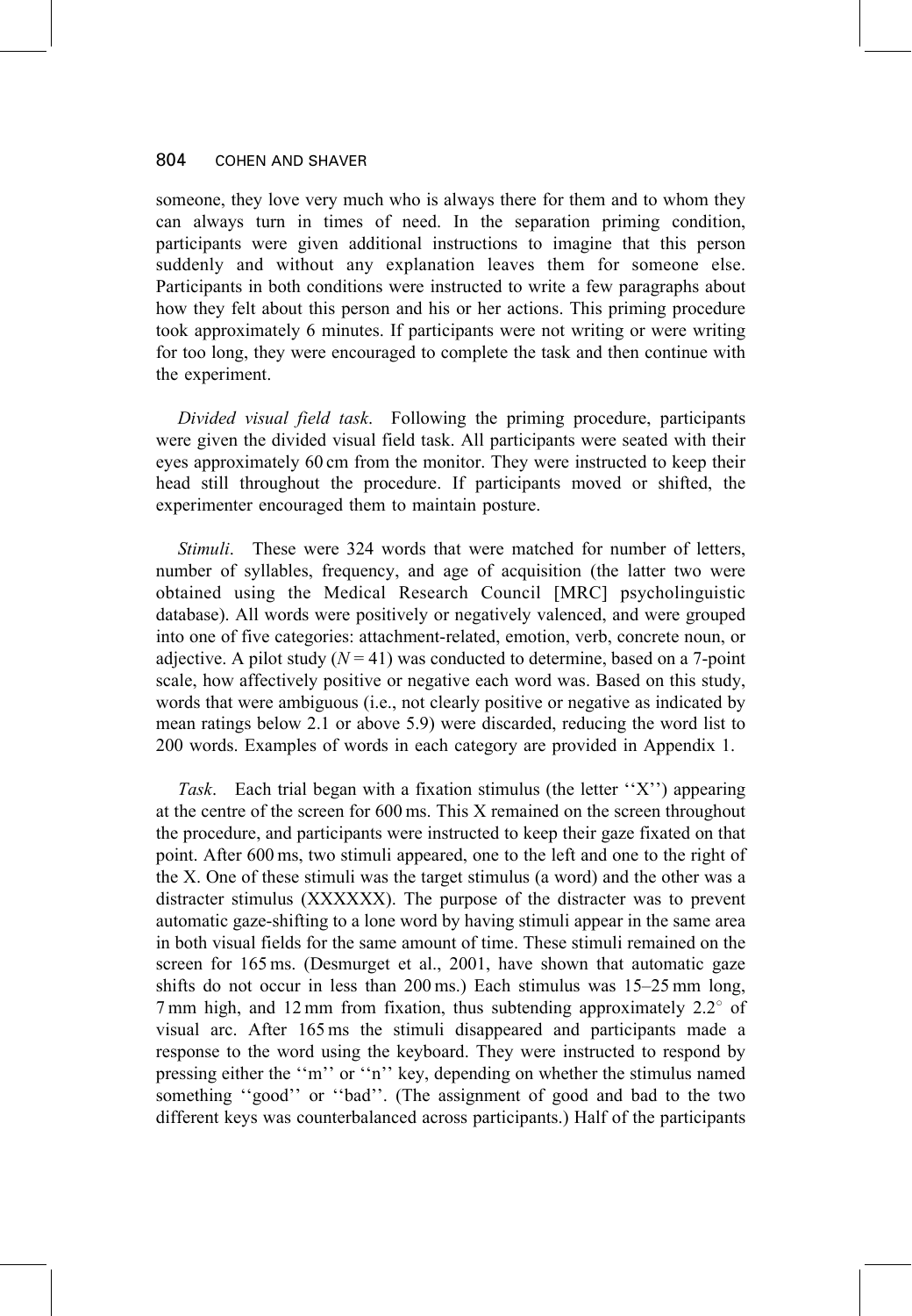responded with the index finger of their right hand, and half with the index finger of their left hand. This is a common procedure in divided visual field experiments because different hands can have different response times, especially when the task involves language. Each target word was presented once to each hemisphere, and the order of word presentation varied randomly across participants.

Data analyses. The dependent measure was accuracy, defined as the proportion of responses correctly categorised as positive or negative. We chose to focus on accuracy and not reaction time (the latency between stimulus onset and keyboard response) because Prinzmetal, McCool, and Park (2003) have suggested that accuracy and reaction time index different cognitive mechanisms; specifically, reaction time indexes automatic processes (e.g., attentional shifts or orienting responses) and accuracy indexes decisions about stimuli. In our experiment, accuracy was expected to provide better insights into the complex decision processes in which we were interested.

For each participant, scores were averaged for each word category (e.g., positively valenced emotion-related words presented to the right hemisphereleft visual field). Mean proportion correct was 0.70 with a standard deviation of 0.10. Trials with response times greater than 3 standard deviations above the mean were deleted from analyses.

For all analyses except the one involving individual differences on the continuous dispositional avoidance scale, we used repeated-measures mixed-design ANOVAs. The within-subjects factors were hemisphere of stimulus presentation, valence of stimulus, and word category. The between-subjects factors were priming condition and response hand. The third hypothesis was tested using regression analyses that included the continuously scored avoidance dimension. Five participants did not complete the attachment measures and so were not included in the regression analyses.

# **RESULTS**

In order to test our first hypothesis, that the brain is lateralised with respect to valenced word processing, we conducted a 2 (hemisphere of presentation)  $\times$  5 (word type)  $\times$  2 (valence) repeated-measures ANOVA with priming condition as a covariate. There were no interactions involving priming condition.

There was a significant hemisphere  $\times$  valence interaction,  $F(1, 127) = 57.04$ ,  $p \le 0.001$ , and a hemisphere  $\times$  word type  $\times$  valence interaction,  $F(1, 127) =$ 2.58,  $p < .05$ . Means and standard errors for these interactions are displayed in Table 1. In addition, we found that subjects were more accurate at categorising words first presented to the left hemisphere than those presented to the right hemisphere,  $F(1, 127) = 63.17$ ,  $p < .001$ , and were less accurate at categorising verbs,  $F(1, 127) = 17.13$ ,  $p < .001$ . Overall, these results support the idea that the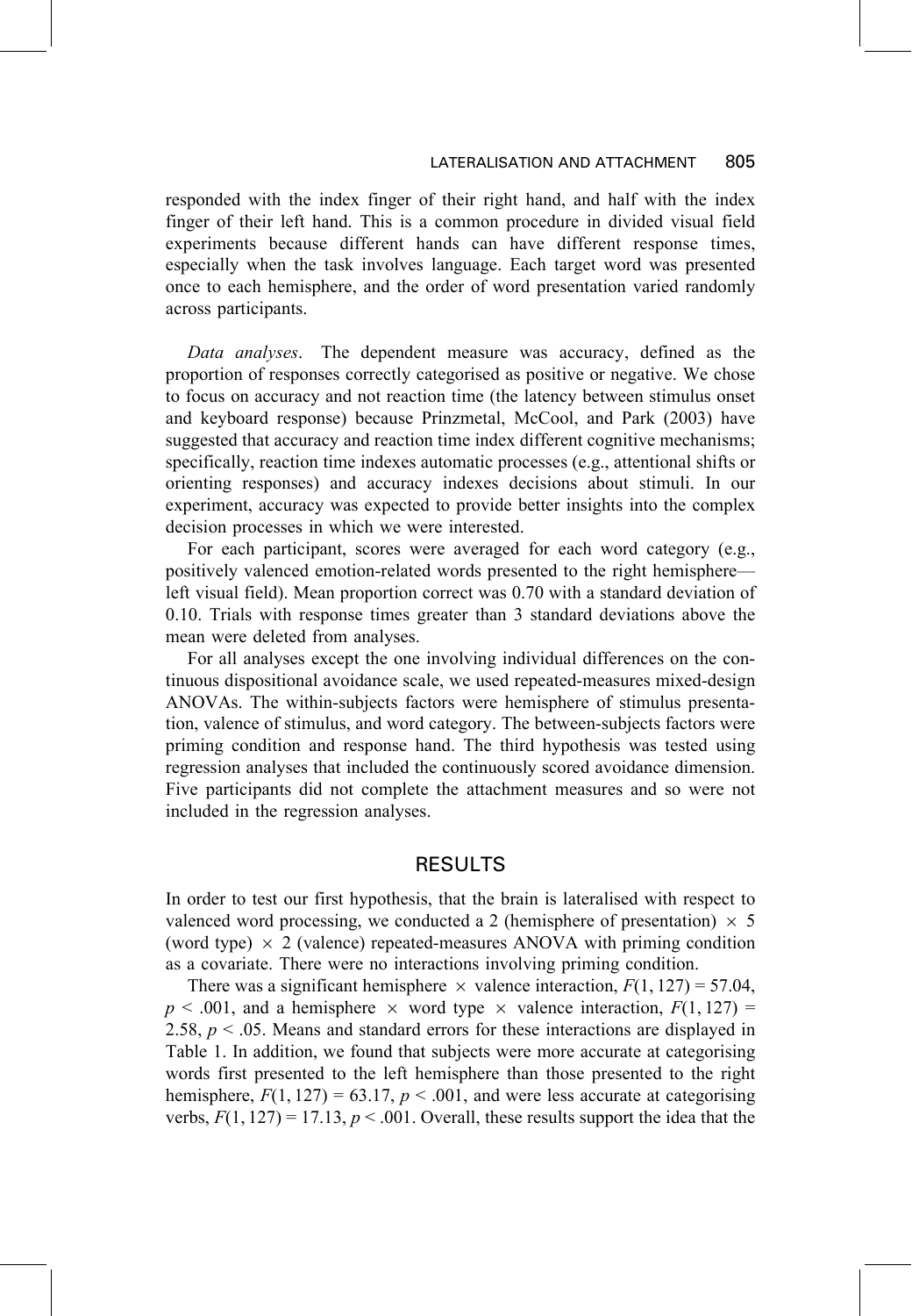|            | Left hemisphere |             | Right hemisphere |             |  |
|------------|-----------------|-------------|------------------|-------------|--|
| Category   | Positive        | Negative    | Positive         | Negative    |  |
| Emotion    | 0.78(0.013)     | 0.74(0.016) | 0.64(0.018)      | 0.75(0.014) |  |
| Attachment | 0.76(0.012)     | 0.70(0.016) | 0.62(0.015)      | 0.72(0.013) |  |
| Adjective  | 0.77(0.014)     | 0.75(0.015) | 0.62(0.016)      | 0.73(0.015) |  |
| Verb       | 0.72(0.012)     | 0.69(0.015) | 0.60(0.015)      | 0.71(0.013) |  |
| Noun       | 0.74(0.014)     | 0.71(0.015) | 0.62(0.016)      | 0.69(0.015) |  |

TABLE 1 Lateralisation of emotion and attachment words

Note: Numbers outside parentheses are mean categorisation accuracies (in proportions), those inside parentheses are standard errors.

two cerebral hemispheres are lateralised for valenced word processing: When words were presented to the left hemisphere, accuracy was greater for positive than negative words; when words were presented to the right hemisphere, accuracy was greater for negative than positive words.

To test the second hypothesis, that the attachment prime would spread activation to related semantic concepts (attachment-related words),  $3a$  2 (prime)  $\times$ 2 (word valence)  $\times$  2 (hemisphere of presentation) repeated-measures ANOVA was conducted for each response hand (half the subjects responded with the right hand and half with the left). There were significant interactions between word valence and hemisphere (see results for Hypothesis 1), but no three-way interactions involving hemisphere or two-way interactions between hemisphere and prime.

For attachment words and participants who responded with the right hand, the results supported the second hypothesis. The word valence  $\times$  condition prime interaction was significant,  $F(1, 59) = 5.98$ ,  $p < .02$ . As expected, in the secure priming condition, responses to positively valenced attachment-related words were somewhat more accurate than responses to negatively valenced attachmentrelated words (0.71 and 0.66, respectively), and in the separation priming condition, responses to negatively valenced attachment-related words were somewhat more accurate than responses to positively valenced attachmentrelated words (0.73 and 0.69, respectively). For participants responding with their left hand, no differences approached significance. The difference between leftand right-handed responding will be considered further in the Discussion section.

The third hypothesis was that avoidant attachment would be associated with a right hemisphere advantage for processing negative attachment-related words or

<sup>&</sup>lt;sup>3</sup> Hypothesis 2 focused specifically on attachment-related words, so results for that word category are the only ones reported in detail. However, we also conducted exploratory analyses for the other word types and obtained no significant effects.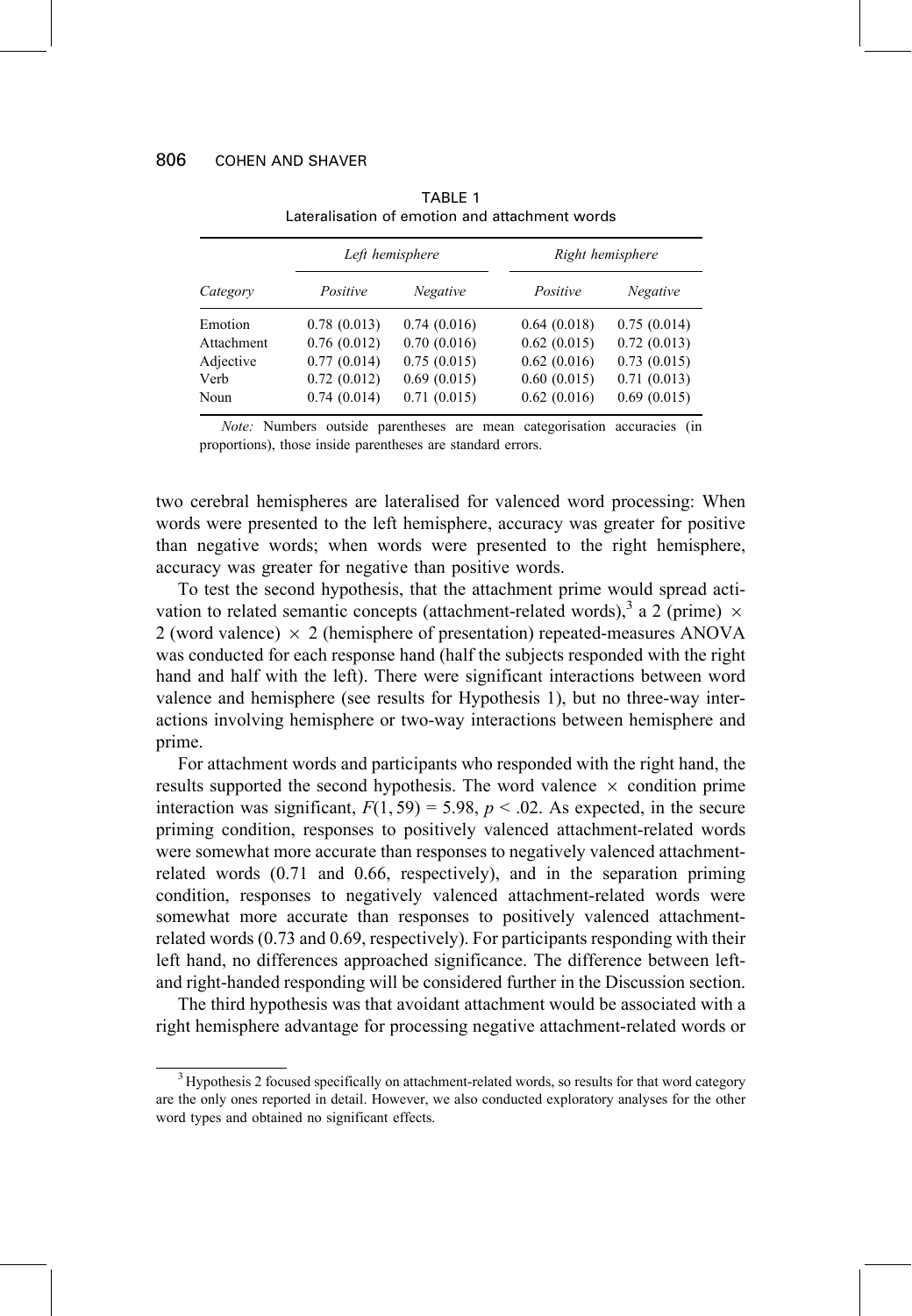#### 807 LATERALISATION AND ATTACHMENT

a right hemisphere disadvantage for processing positive attachment-related words. We first examined the effect of dispositional attachment avoidance on categorisation accuracy for negative attachment words in the right hemisphere, and the result was not significant,  $t(123) = -0.30$ , n.s.). This indicates that avoidance is not associated with improved processing of negative attachmentrelated words in the right hemisphere. Next, we examined the effect of attachment avoidance on categorisation accuracy for positive attachment words in the right hemisphere. A linear regression analysis supported this part of the hypothesis,  $\beta = -.22$ ,  $t(123) = -2.40$ ,  $p < .02$ . The same regression analysis was conducted for all other word categories and none produced significant effects except positive adjectives in the right hemisphere,  $\beta = -.20$ ,  $t(123) =$  $-2.28, p \leq .03.$ 

In order to make sure that the apparent effect of avoidance on positive attachment-related words processed in the right hemisphere was actually due to attachment avoidance and not some other variable, we twice recomputed the analysis with additional variables included. In the first block of the first equation, we entered condition (attachment prime) and response hand; in the second block, attachment avoidance. Neither of the predictors in the first block was significant, and attachment avoidance remained significant,  $\beta = -.22$ ,  $t(123) = -2.47$ ,  $p < .02$ . In the second analysis, we tested the alternative hypothesis that this effect was due to dispositional mood, as measured by the PANAS. In the first block of the analysis, we entered negative affect and positive affect. Neither of these predictors was significant. On the next step, attachment avoidance entered and still proved to be a significant predictor,  $\beta$  =  $-.19, t(123) = -2.00, p < .05.$ 

Next, we followed the same procedure for accuracy of categorising positive adjectives in the right hemisphere. After entering condition and response hand in the first block and avoidance in the second block, there were no significant effects: for avoidance,  $\beta = -.07$ ,  $t(123) = -0.82$ , n.s. Next, we entered negative affect and positive affect in the first block, and attachment avoidance in the second block. Negative affect significantly predicted accuracy,  $\beta = -.20$ ,  $t(123)$  $= -2.23$ ,  $p < .03$ , and avoidance did not,  $\beta = -.14$ ,  $t(123) = -1.58$ , n.s. Thus, only avoidance had an independent effect on attachment-related words, and it did not have an effect on any of the other kinds of words.

### **DISCUSSION**

Our first hypothesis was supported. Consistent with affective-motivational models of hemispheric asymmetry, we found a left hemisphere advantage for categorisation accuracy when processing positive emotion and attachmentrelated words, and a right hemisphere advantage for processing negative emotion and attachment-related words. These differences were larger in the right hemisphere. This is consistent with the fact that some behavioural studies of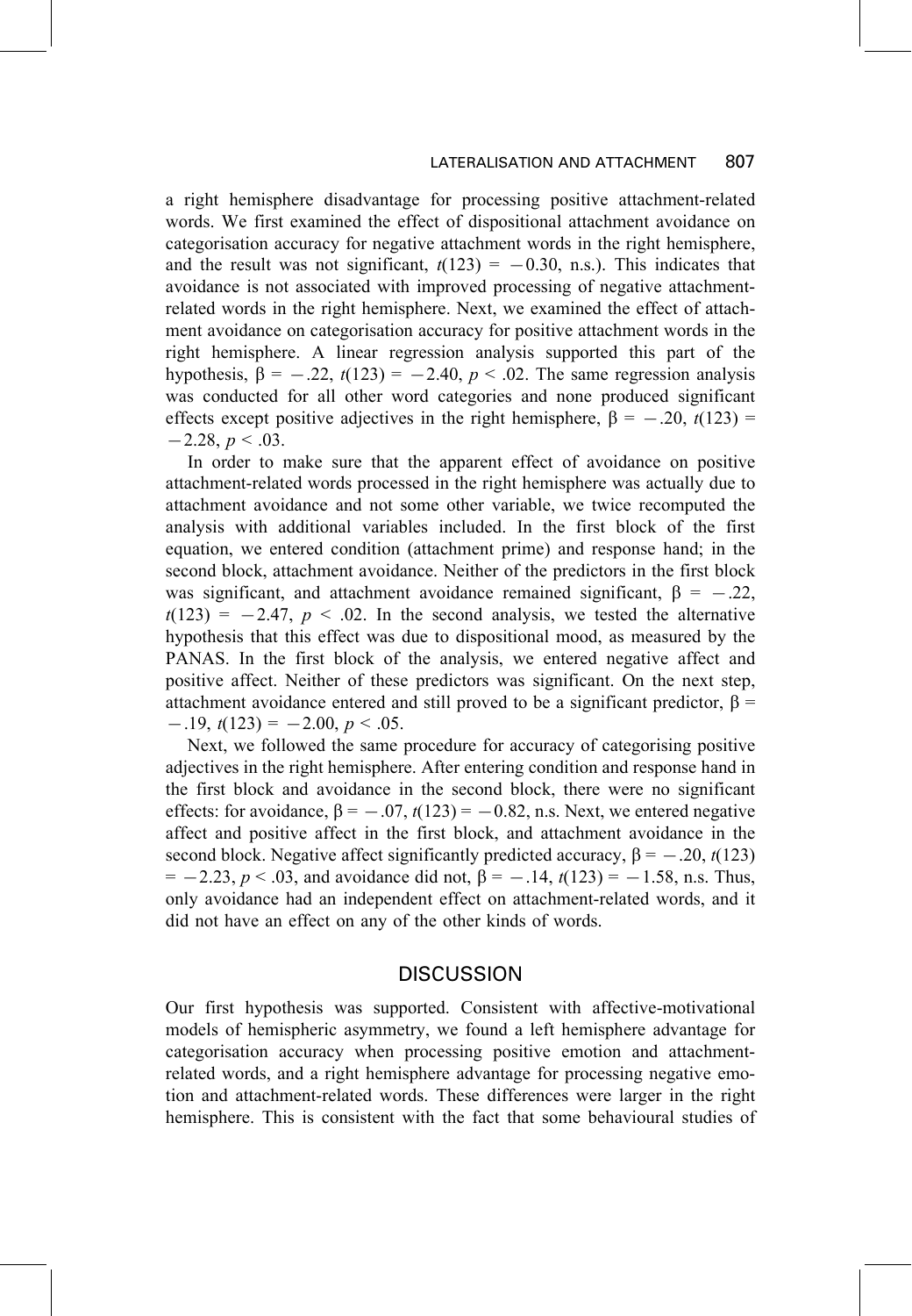emotional lateralisation find effects only for the right hemisphere (Atchley, Ilardi, & Enloe, 2003; Richards et al., 1995), while others find effects in both hemispheres (Bernat et al., 2001; Burton & Levy, 1991; Eviatar & Zaidel, 1991). This may reflect the fact that the right hemisphere is slower overall at language processing than the left hemisphere, and thus differences that exist equally in both hemispheres appear larger in the right hemisphere in tasks that involve language comprehension and decisions. It is also possible that the linguistic representation of emotion is not as strongly lateralised as other behavioural or response-related representations.

The second hypothesis, that writing about attachment issues would increase the availability of affectively related attachment information, was partially supported. When the participants were broken down into two groups—those who had responded with their left hand and those who had responded with their right hand—those who had responded with their right hand showed a pattern of results consistent with the hypotheses, whereas those who had responded with their left hand showed no differences. This may be due to a number of factors. First, the right hand is controlled by the left hemisphere, which is dominant for language production. Our prime was a language-intensive one (writing for approximately 5 minutes), so one would expect the left hemisphere to be more strongly primed than the right hemisphere, which has very limited language production capabilities. Second, Koivisto (1998) has suggested that the right hemisphere is not sensitive to immediate priming effects, but shows priming effects later (i.e., post-lexical judgement). Our task demanded very rapid responses and thus may not be capable of detecting right hemispheric priming effects. Third, although semantic priming has been shown to occur in the right hemisphere (Chiarello, Burgess, Richards, & Pollock, 1990; Chiarello & Richards, 1992; Long & Baynes, 2002), these studies show that the right hemisphere is sensitive to priming for distantly related but not proximally related words (Chiarello, Maxfield, Liu, & Kacinik, 2001; Chiarello & Richards, 1992). Since the words used in our study were closely related to positive and negative attachment issues, it is possible that the priming manipulation was a proximal one, and thus did not affect the right hemisphere (which controls lefthanded responses).

The third hypothesis stated that dispositional attachment avoidance would be associated with either a right hemisphere advantage for processing negative attachment information or a right hemisphere disadvantage for processing positive words. The latter part of this hypothesis was supported: While there was no advantage for processing negative words in the right hemisphere, attachment avoidance was significantly associated with a *disadvantage* for processing positive words in the right hemisphere. Furthermore, attachment avoidance predicted lower scores on positive attachment words in the right hemisphere even after partialing out the effects of response hand, priming condition, negative affect, and positive affect.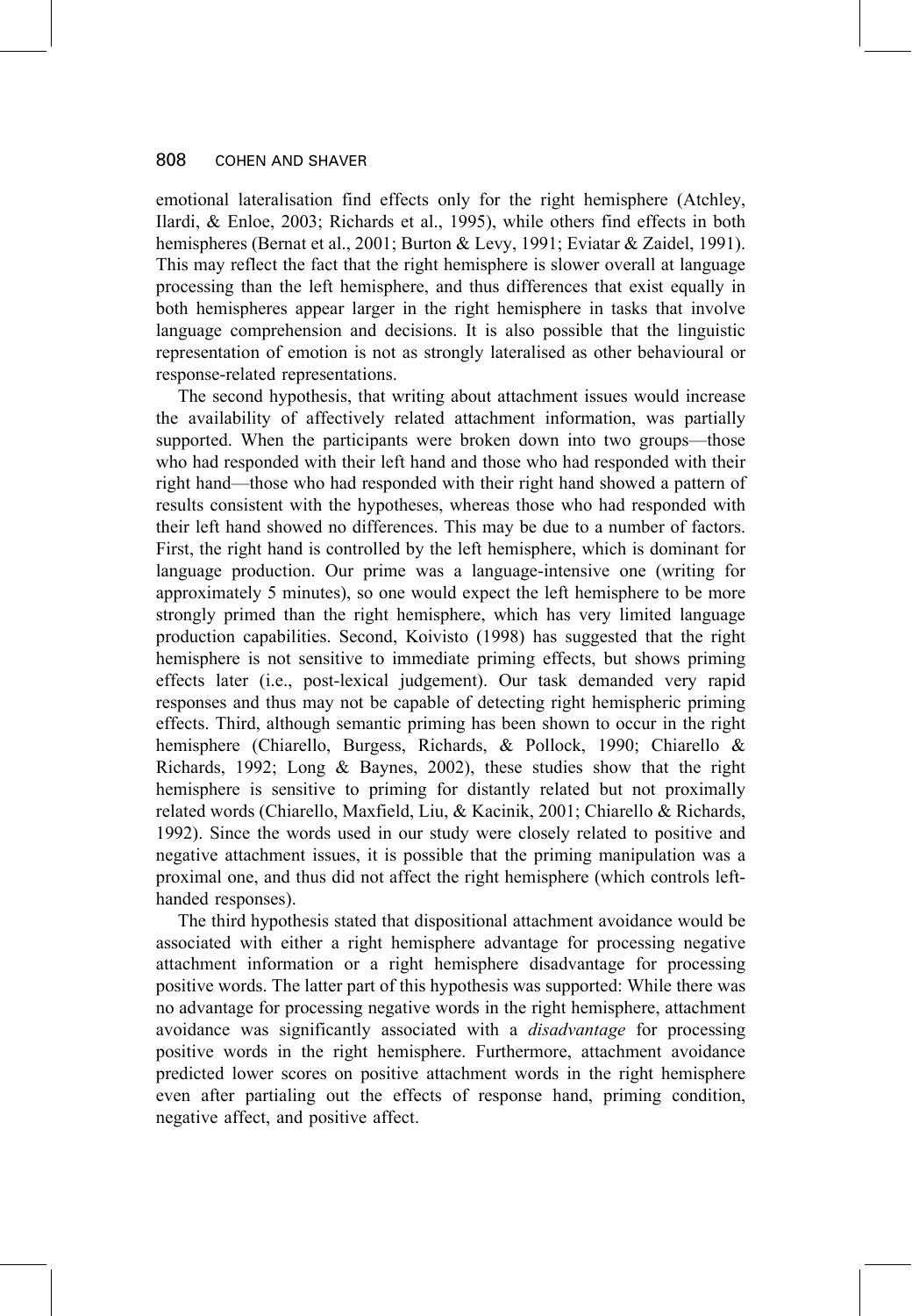We will consider two possible reasons for this effect. First, it is important to remember that although the visual information was presented to only one hemisphere, both hemispheres participated in the response decisions because information travels rapidly between the two hemispheres via the corpus callosum. Perhaps for individuals who score higher on attachment avoidance, positive attachment-related information does not transfer across the hemispheres as rapidly as other kinds of information, which reduces accuracy.

Second, individuals who score relatively high on measures of dispositional avoidance may differ from individuals who score low in the way they represent or make judgements about positive attachment information in the right hemisphere. Perhaps this kind of information is less well represented, or decisionmaking processes based on such information are more difficult when the information is presented to the right hemisphere. This interpretation is consistent with behavioural evidence that avoidance predicts less experience and expression of positive emotions (Searle & Meara, 1999; Tidwell et al., 1996). In the brain, this effect may originate from poorly represented positive attachment information networks in the right hemisphere, the hemisphere that is overall less efficient at processing positive emotional information.

Unfortunately, too little is known about how the right hemisphere processes language and how lexical good-bad decisions are made to explain fully why more avoidant individuals are less accurate at categorising positive attachmentrelated words in the right hemisphere. The procedures we used and the data we collected do not allow us to answer this important question. This finding is consistent, however, with the way avoidant individuals behave in their close relationships. As discussed in the Introduction, avoidant individuals often fail to approach positive situations, such as those that involve intimate self-disclosure or imaginative rehearsal of affectively positive imagery and memories. Here, we have shown that an attachment prime and individual differences in attachment avoidance influence how the brain processes linguistic information in ways that are theoretically consistent with both attachment theory and theories of emotionrelated hemispheric asymmetries.

# Limitations and future directions

Our experiment was a preliminary investigation of how self-reported dispositional attachment avoidance moderates differences in the way the two hemispheres of the brain process positive attachment-related words. Although our preliminary findings are encouraging, methodological limitations should be considered when interpreting the results. First, a divided visual field task can be an imprecise measure of hemispheric asymmetries. Although information is presented to only one hemisphere, information travels rapidly throughout the brain (via the corpus callosum and other structures), and what is presented to one hemisphere can be processed in part by the other hemisphere. Further research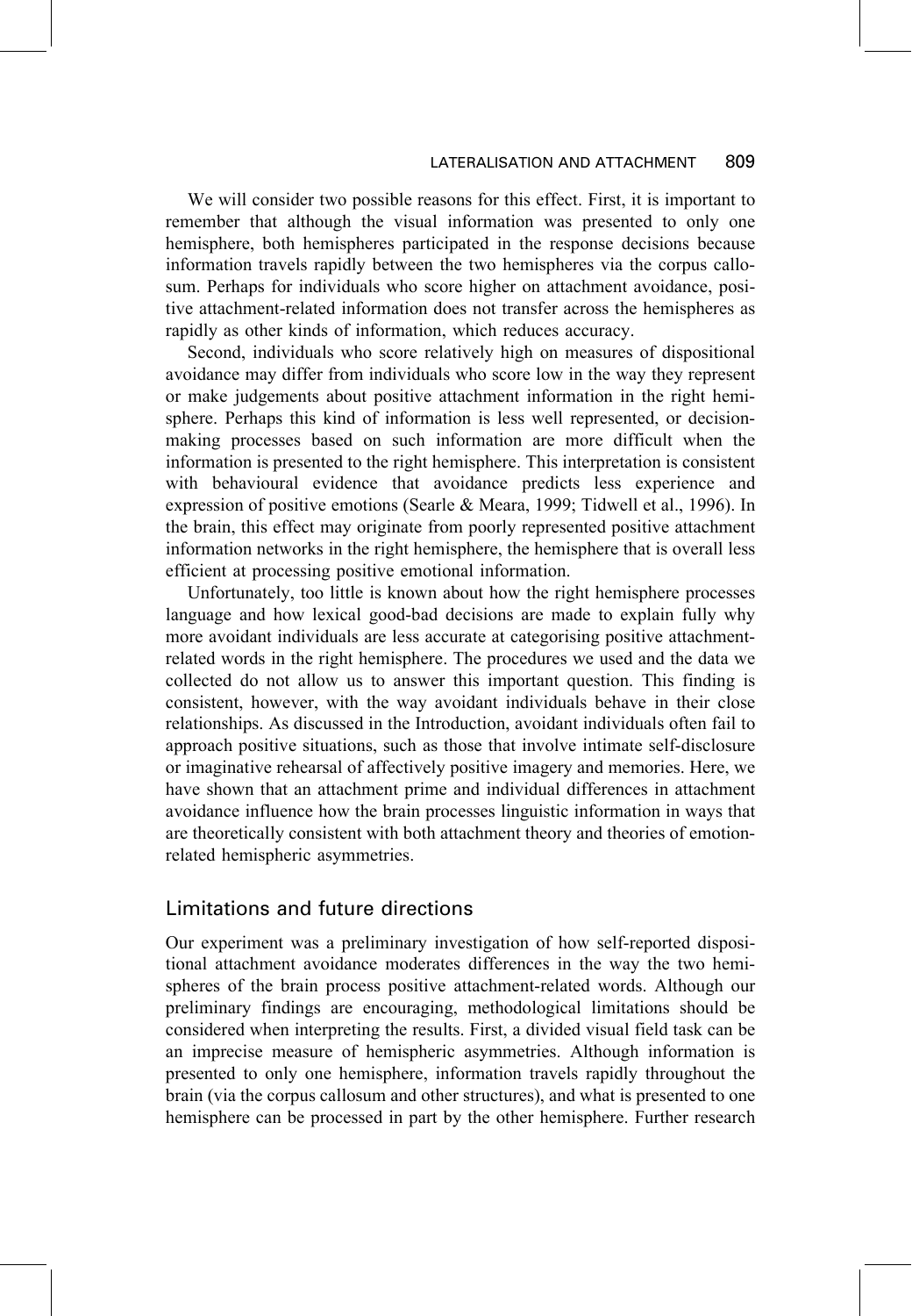would be required to localise precisely the brain regions responsible for the differences we obtained. Previous research suggests that the prefrontal cortex is the seat of this lateralisation (Davidson & Irwin, 1999; Davidson et al., 2000), but our experiment does not allow us to determine the location responsible for our effects.

Future experiments exploring hemispheric asymmetries related to patterns of adult attachment should utilise other methods, such as electroencephalography (EEG), or neuroimaging techniques, such as functional magnetic resonance imaging (fMRI). In general, our findings suggest differences in the processing of attachment-related information in the brains of individuals who are high on attachment avoidance compared to those who are low. These differences may be important in understanding the nature of avoidance in close relationships.

> Manuscript received 20 May 2002 Revised manuscript received 23 May 2003

## **REFERENCES**

- Abercrombie, H. C., Schaefer, S. M., Larson, C. L., Oakes, T. R., Lindgren, K. A., Holden, J. E., Perlman, S. B., Turski, P. A., Krahn, D. D., Benca, R. M., & Davidson, R. J. (1998). Metabolic rate in the right amygdala predicts negative affect in depressed patients. NeuroReport, 9, 3301– 3307
- Ainsworth, M. S., Blehar, M. C., Waters, E., & Wall, S. (1978). Patterns of attachment: A psychological study of the strange situation. Hillsdale, NJ: Erlbaum.
- Anders, S. L., & Tucker, J. S. (2000). Adult attachment style, interpersonal communication competence, and social support. Personal Relationships, 7, 379-389.
- Atchley, R. A., Ilardi, S. S., & Enloe, A. (2003). Hemispheric asymmetry in the processing of emotional content in word meanings: The effect of current and past depression. Brain and Language, 84, 105-119.
- Bernat, E., Bunce, S., & Shevrin, H. (2001). Event-related brain potentials differentiate positive and negative mood adjectives during both supraliminal and subliminal visual processing. International Journal of Psychophysiology, 42, 11-34.
- Bowlby, J. (1982). Attachment and loss: Vol. 1. Attachment (2nd ed.). New York: Basic Books. (Original work published 1969)
- Brennan, K. A., Clark, C. L., & Shaver, P. R. (1998). Self-report measurement of adult attachment: An integrative overview. In J. A. Simpson & W. S. Rholes (Eds.), Attachment theory and close relationships (pp. 46–76). New York: Guilford Press.
- Burton, L. A., & Levy, J. (1991). Effects of processing speed on cerebral asymmetry for left- and right-oriented faces. Brain and Cognition, 15, 95-105.
- Cacioppo, J. T., & Gardner, W. L. (1999). Emotions. Annual Review of Psychology, 50, 191-214.
- Canli, T., Desmond, J. E., Zhao, Z., Glover, G., & Gabrieli, J. D. (1998). Hemispheric asymmetry for emotional stimuli detected with fMRI. NeuroReport, 9, 3233-3239.
- Chiarello, C., Burgess, C., Richards, L., & Pollock, A. (1990). Semantic and associative priming in the cerebral hemispheres: Some words do, some words don't ... sometimes, some places. Brain and Language, 38, 75-104.
- Chiarello, C., Maxfield, L., Liu, S., & Kacinik, N. (2001). Categorical processing in the left and right hemispheres: The effect of category repetition. Brain and Cognition, 46, 66-69.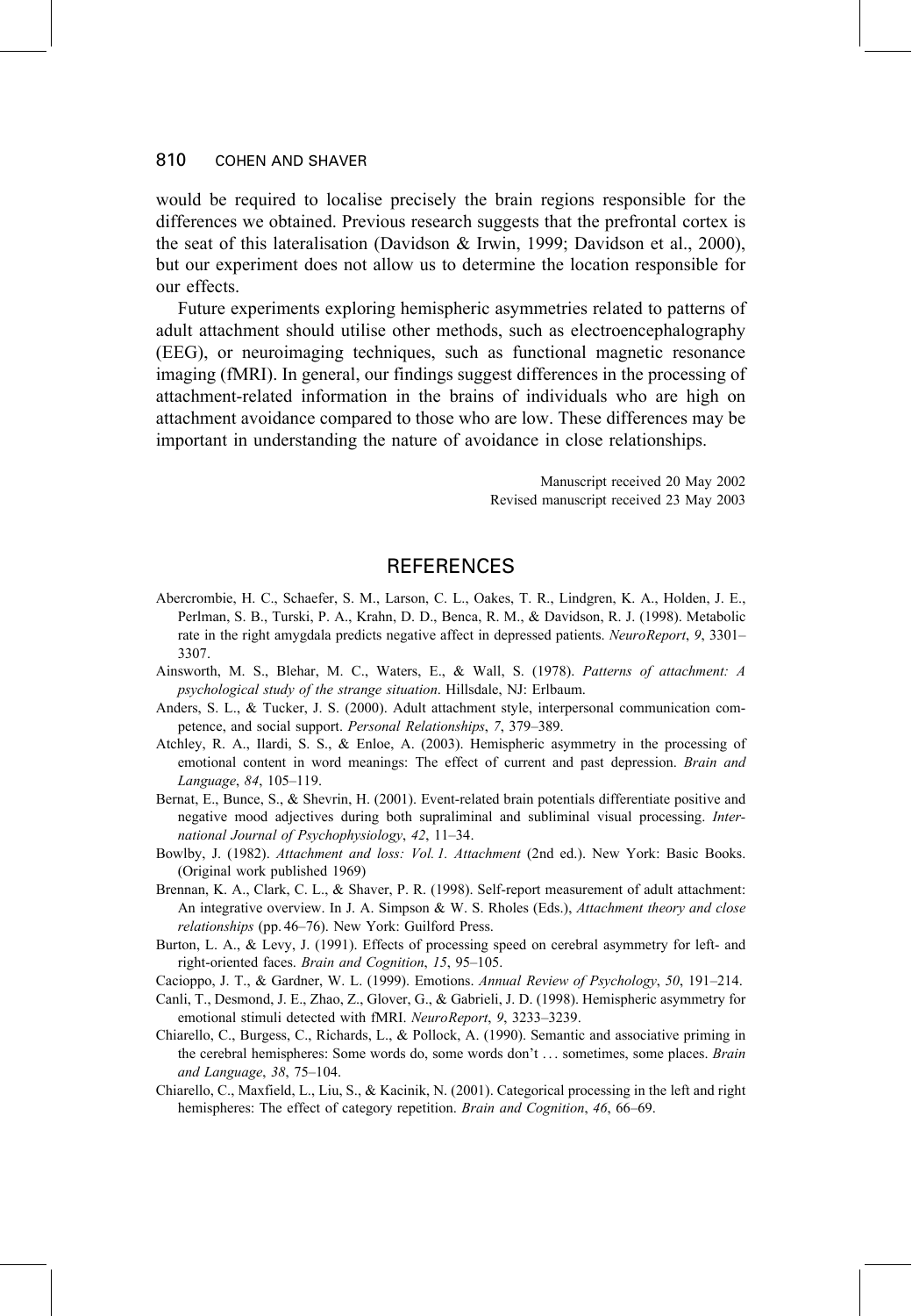- Chiarello, C., & Richards, L. (1992). Another look at categorical priming in the cerebral hemispheres. Neuropsychologia, 30, 381-392.
- Cromwell, J. A., Fraley, R. C., & Shaver, P. R. (1999). Measurement of adult attachment. In J. Cassidy & P. R. Shaver (Eds.), Handbook of attachment: Theory, research, and clinical applications (pp. 434-465). New York: Guilford Press.
- Davidson, R. J., Ekman, P., Saron, C. D., Senulis, J. A., & Friesen, W. V. (1990). Approachwithdrawal and cerebral asymmetry: Emotional expression and brain physiology. Journal of Personality and Social Psychology, 58, 330-341.
- Davidson, R. J., & Irwin, W. (1999). The functional neuroanatomy of emotion and affective style. Trends in Cognitive Science, 3, 11-21.
- Davidson, R. J., Jackson, D. C., & Kalin, N. H. (2000). Emotion, plasticity, context, and regulation: Perspectives from affective neuroscience. Psychological Bulletin, 126, 890-909.
- Desmurget, M., Grea, H., Grethe, J. S., Prablanc, C., Alexander, G. E., & Grafton, S. T. (2001). Functional anatomy of nonvisual feedback loops during reaching: A positron emission tomography study. Journal of Neuroscience, 21, 2919-2928.
- Eviatar, Z., & Zaidel, E. (1991). The effects of word length and emotionality on hemispheric contribution to lexical decision. Neuropsychologia, 29, 415-428.
- Feeney, B. C., & Collins, N. L. (2001). Predictors of caregiving in adult intimate relationships: An attachment theoretical perspective. Journal of Personality and Social Psychology, 80, 972–994.
- Feeney, J. A. (1999). Adult attachment, emotional control, and marital satisfaction. Personal Relationships, 6, 169-185.
- Fraley, R. C., Garner, J. P., & Shaver, P. R. (2000). Adult attachment and the defensive regulation of attention and memory: Examining the role of preemptive and postemptive defensive processes. Journal of Personality and Social Psychology, 79, 816-826.
- Fraley, R. C., & Shaver, P. R. (1998). Airport separations: A naturalistic study of adult attachment dynamics in separating couples. Journal of Personality and Social Psychology, 75, 1198–1212.
- Fraley, R. C., & Shaver, P. R. (2000). Adult romantic attachment: Theoretical developments, emerging controversies, and unanswered questions. Review of General Psychology, 4, 132-154.
- Gainotti, G. (1972). Emotional behavior and hemispheric side of the lesion. Cortex, 8, 41–55.
- Hazan, C., & Shaver, P. R. (1987). Romantic love conceptualized as an attachment process. Journal of Personality and Social Psychology, 52, 511-524.
- Hazan, C., Zeifman, D., & Middleton, K. (1994, July). Adult romantic attachment, affection, and sex. Paper presented at the 7th International Conference on Personal Relationships, Groningen, The Netherlands.
- Hesse, E. (1999). The Adult Attachment Interview: Historical and current perspectives. In J. Cassidy & P. R. Shaver (Eds.), Handbook of attachment: Theory, research, and clinical applications (pp. 395–433). New York: Guilford Press.
- Isen, A. M., & Daubman, K. A. (1984). The influence of affect on categorization. Journal of Personality and Social Psychology, 47, 1206-1217.
- Jones, N. A., & Fox, N. A. (1992). Electroencephalogram asymmetry during emotionally evocative films and its relation to positive and negative affectivity. *Brain Cognition*, 20, 280–299.
- Koivisto, M. (1998). Categorical priming in the cerebral hemispheres: Automatic in the left hemisphere, postlexical in the right hemisphere? Neuropsychologia, 36, 661–668.
- Long, D. L., & Baynes, K. (2002). Discourse representation in the two cerebral hemispheres. Journal of Cognitive Neuroscience, 14, 228-242.
- Mikulincer, M., Florian, V., & Weller, A. (1993). Attachment styles, coping strategies, and posttraumatic psychological distress: The impact of the Gulf War in Israel. Journal of Personality and Social Psychology, 64, 817-826.
- Mikulincer, M., Gillath, O., & Shaver, P. R. (2002). Activation of the attachment system in adulthood: Threat-related primes increase the accessibility of mental representations of attachment figures. Journal of Personality and Social Psychology, 83, 881-895.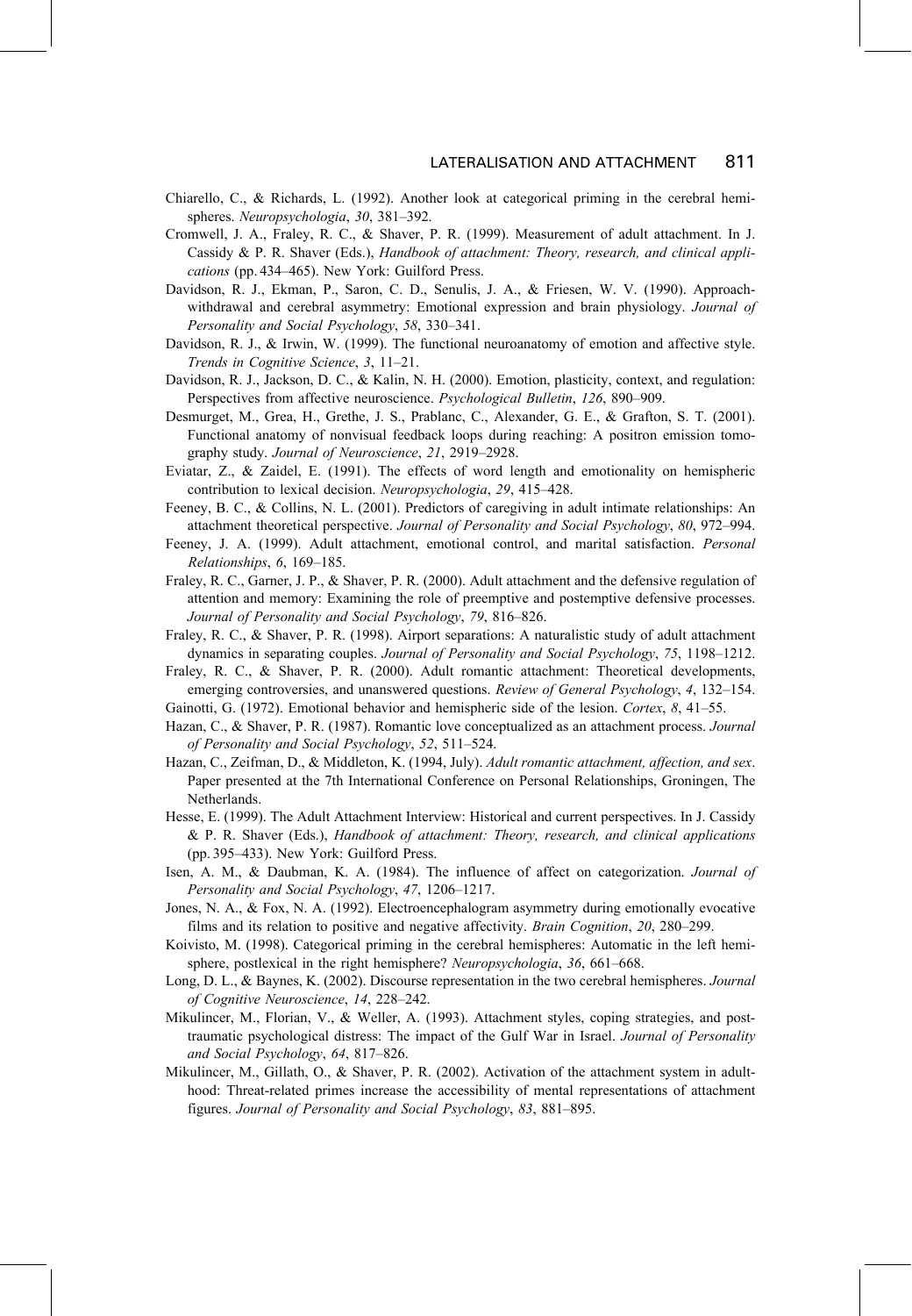- Mikulincer, M., & Nachshon, O. (1991). Attachment styles and patterns of self-disclosure. Journal of Personality and Social Psychology, 61, 321-331.
- Mikulincer, M., & Shaver, P. R. (2003). The attachment behavioral system in adulthood: Activation, psychodynamics, and interpersonal processes. In M. P. Zanna (Ed.), Advances in experimental social psychology (Vol. 35, pp. 53-152). San Diego, CA: Academic Press.
- Mikulincer, M., & Sheffi, E. (2000). Adult attachment style and cognitive reactions to positive affect: A test of mental categorization and creative problem solving. Motivation and Emotion, 24,  $149 - 174.$
- Morris, P. L., Robinson, R. G., Raphael, B., & Hopwood, M. J. (1996). Lesion location and poststroke depression. Journal of Neuropsychiatry and Clinical Neuroscience, 8, 399–403.
- Prinzmetal, W., McCool, C., & Park, S. (2003). Attention: Reaction time and accuracy reveal different mechanisms. Manuscript submitted for publication.
- Richards, A., French, C. C., & Dowd, R. (1995). Hemisphere asymmetry and the processing of emotional words in anxiety. Neuropsychologia, 7, 835-841.
- Sackeim, H. A., Greenberg, M. S., Weiman, A. L., Gur, R. C., Hungerbuhler, J. P., & Geschwind, N. (1982). Hemispheric asymmetry in the expression of positive and negative emotions: Neurologic evidence. Archives in Neurology, 39, 210-218.
- Schutter, D. J., Putman, P., Hermans, E., & van Honk, J. (2001). Parietal electroencephalogram beta asymmetry and selective attention to angry facial expressions in healthy human subjects. Neuroscience Letters, 314, 13-16.
- Searle, B., & Meura, N. M. (1999). Affective dimensions of attachment styles: Exploring selfreported attachment style, gender, and emotional experience among college students. Journal of Counseling Psychology, 46, 147-158.
- Shaver, P. R., Belsky, J., & Brennan, K. A. (2000). The adult attachment interview and self-reports of romantic atrachment: Associations across domains and methods. Personal Relationships, 7,  $25 - 43$
- Shaver, P. R., & Mikulincer, M. (2002a). Attachment-related psychodynamics. Attachment and Human Development, 4, 133-161.
- Shaver, P. R., & Mikulincer, M. (2002b). Dialogue on adult attachment: Diversity and integration. Attachment and Human Development, 4, 243-257.
- Sutton, S. K., Ward, R. T., Larson, C. L., Holden, J. E., Perlman, S. B., & Davidson, R. J. (1997). Asymmetry in prefrontal glucose metabolism during appetitive and aversive emotional states: An FDG-PET study. Psychophysiology, 34(Suppl.), S89.
- Tidwell, M. O., Reis, H. T., & Shaver, P. R. (1996). Attachment, attractiveness, and social interaction: A diary study. Journal of Personality and Social Psychology, 71, 729-745.
- Watson, D., Clark, L. A., & Tellegen, A. (1988). Development and validation of brief measures of positive and negative affect: The PANAS scales. Journal of Personality and Social Psychology, 54, 1063-1070.
- Wiedmann, G., Pauli, P., Dengler, W., Lutzenberger, W., Birbaumer, N., & Buchkremer, G. (1999). Frontal brain asymmetry as a biological substrate of emotions in patients with panic disorders. Archives of General Psychiatry, 56, 78-84.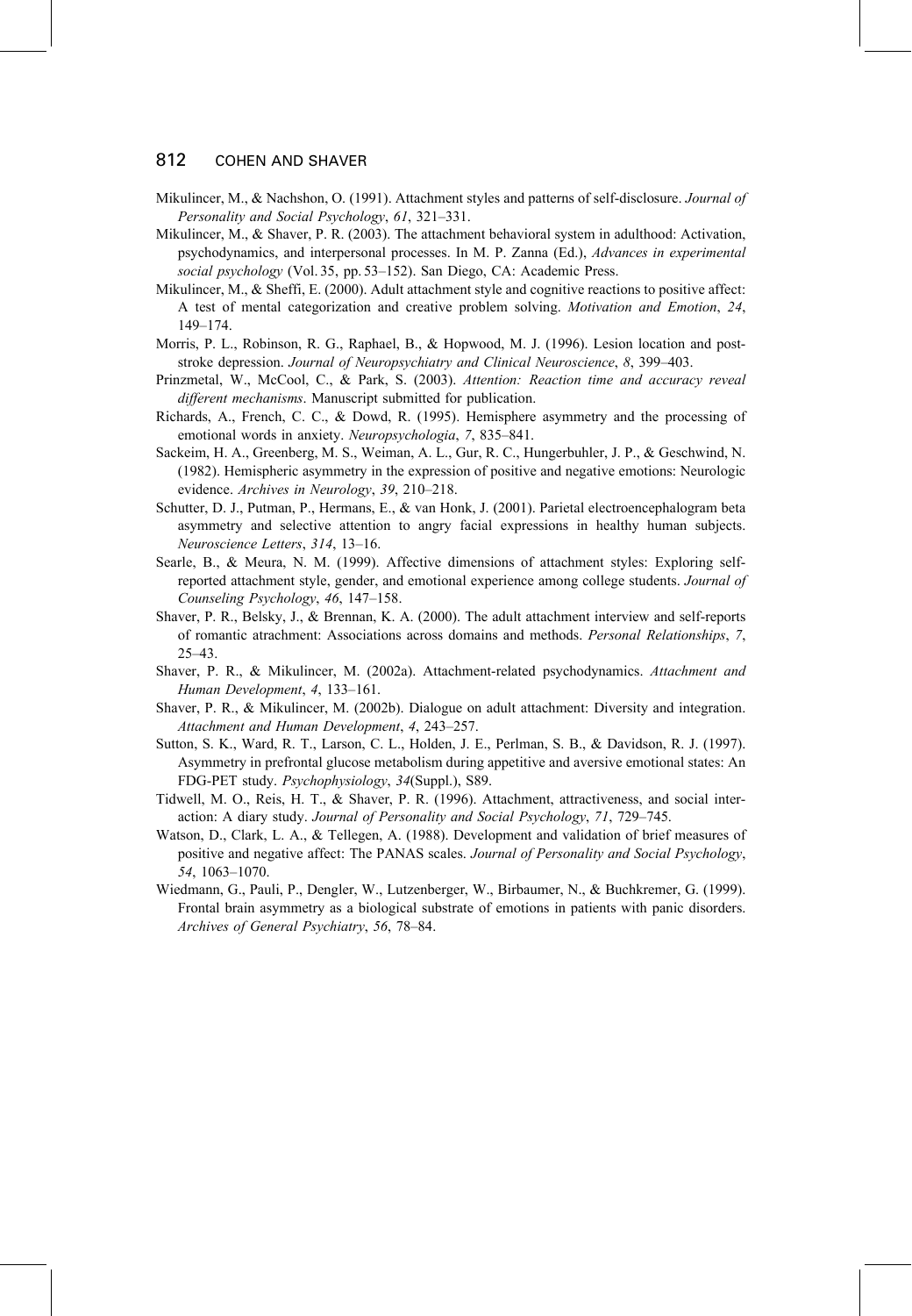| Word categories     |              |            | Examples  |            |             |
|---------------------|--------------|------------|-----------|------------|-------------|
| Positive emotion    | happiness    | cheerful   | joyous    | delighted  | peaceful    |
| Negative emotion    | afraid       | scared     | ashamed   | sadness    | depressed   |
| Positive attachment | affectionate | caring     | intimate  | supportive | loved       |
| Negative attachment | abandon      | clingy     | cynical   | deceptive  | desperate   |
| Positive noun       | cookie       | daisy      | flower    | treasure   | kitten      |
| Negative noun       | rodent       | accident   | battle    | sewer      | blood       |
| Positive verb       | applaud      | compliment | entertain | dance      | approve     |
| Negative verb       | destroy      | accuse     | whine     | hate       | criticize   |
| Positive adjective  | artistic     | assertive  | handsome  | brave      | creative    |
| Negative adjective  | crude        | cruel      | corrupted | dirty      | disgruntled |

### APPENDIX 1 Examples of words in each category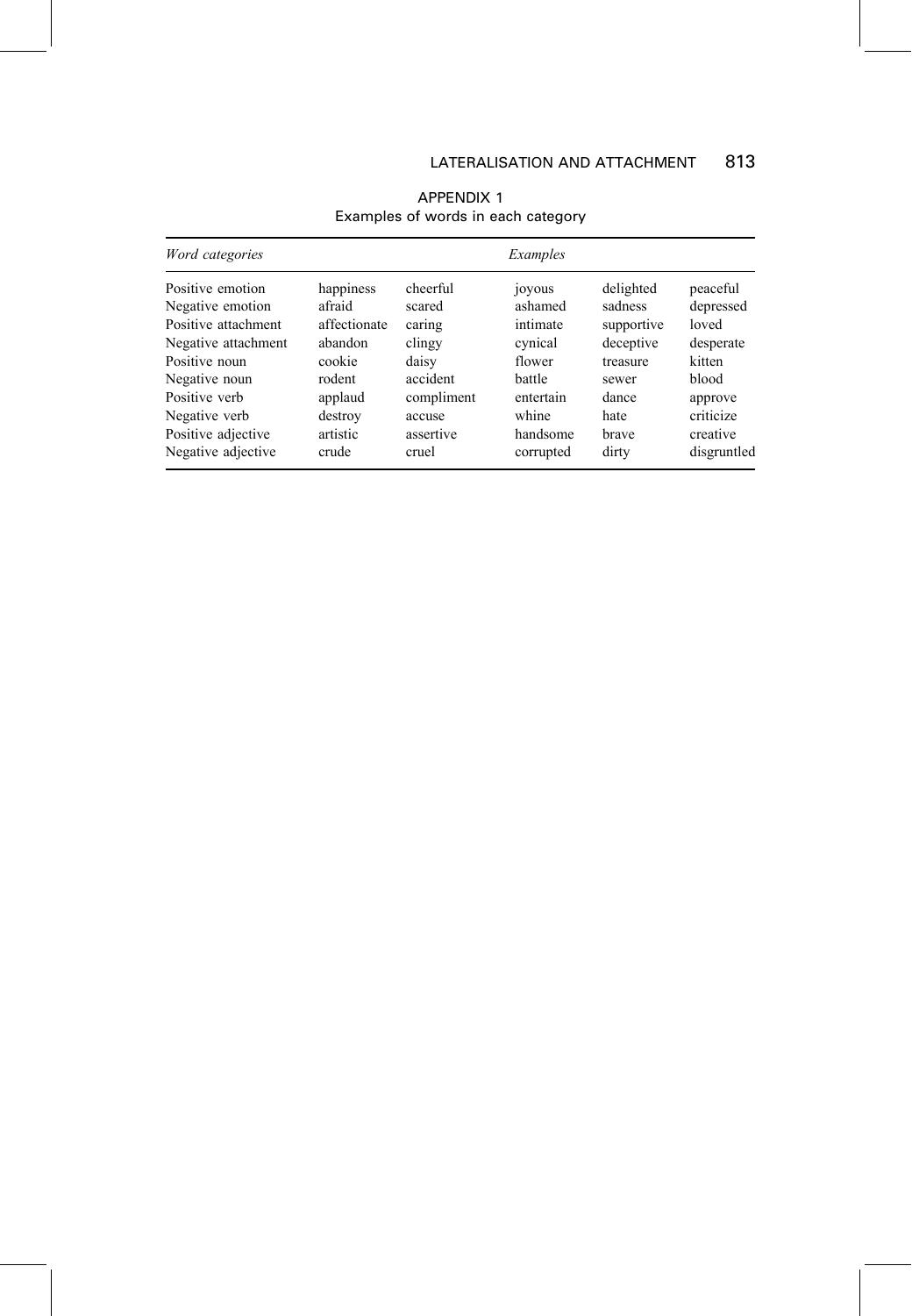Copyright of Cognition & Emotion is the property of Psychology Press (T&F) and its content may not be copied or emailed to multiple sites or posted to a listserv without the copyright holder's express written permission. However, users may print, download, or email articles for individual use.